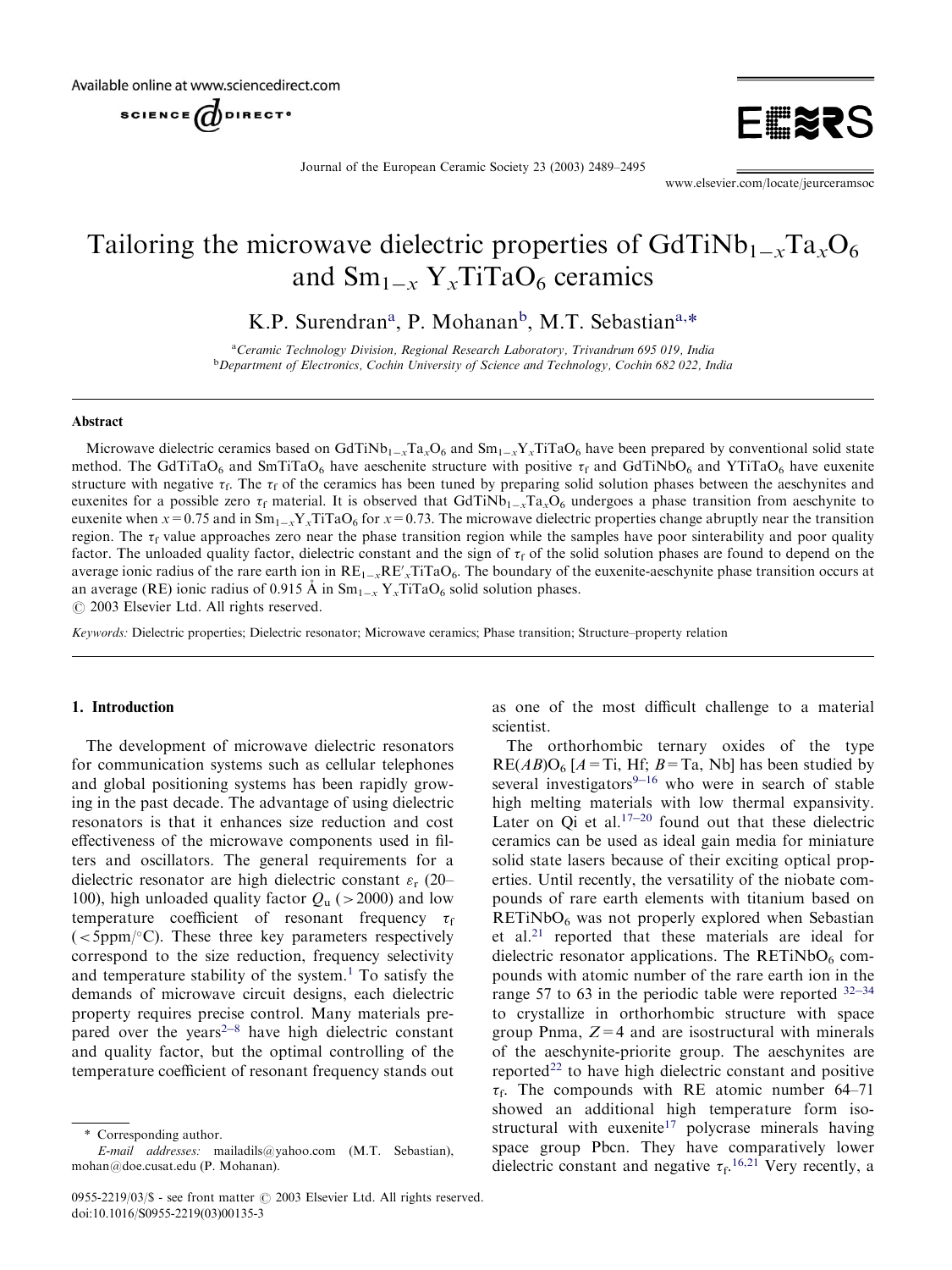comprehensive investigation on a new group of dielectric resonators based on RETiTaO<sub>6</sub> (RE=La, Ce, Pr, Nd, Sm, Eu, Gd, Tb, Dy, Ho, Y, Er, Yb, Al, and In) has been made by Surendran et al.<sup>[22](#page-5-0)</sup> who reported that these ceramics were superior to their niobium counterparts because of their relatively higher unloaded quality factor in the C (4–6 GHz) microwave frequency band. The RETiTaO<sub>6</sub> ceramics with RE ions with atomic number between 58 and 66 exhibit an aeschynite orthorhombic Pnma  $(D_{2h}^{16})$  $(D_{2h}^{16})$  structure, with four molecules per unit cell which showed high dielectric constant and positive  $\tau_f$ . The compounds with Y and RE atomic number higher than 67, exhibit an euxenite orthorhombic Pbcn  $(D_{2h}^{14})$  $(D_{2h}^{14})$  structure and these materials showed low dielectric constant and negative  $\tau_f$ .<sup>[14,16,22](#page-5-0)</sup> A solid solution between aeschynites and euxenites by partially replacing one rare earth with another can tailor the  $\tau_f$  to a minimum, which had been achieved successfully in RETiNbO<sub>6</sub> ceramics .<sup>[23,24](#page-5-0)</sup> But a solid solution between  $RETiTaO<sub>6</sub>$  (aeschynite) and  $RE'TiTaO<sub>6</sub>$  (euxenite) and also between  $RETiTaO_6$  (aeschynite) and  $RETiNbO_6$ (euxenite) has not been attempted before. In this paper, we report the preparation, characterization and microwave dielectric properties of  $GdTiNb_{1-x}Ta_xO_6$  and  $Sm_{1-x}Y_xTiTaO_6$  [ $x=0.0-1.0$ ] ceramics. The range of solid solution formation and the effect of morphotropic phase transition from aeschynite to euxenite on the density and microwave dielectric properties of the solid solution phases were discussed.

## 2. Experimental

The GdTiNb<sub>1-x</sub>Ta<sub>x</sub>O<sub>6</sub> and  $Sm_{1-x}Y_xTiTaO_6$  ceramics were prepared by the conventional solid-state ceramic route. The oxides of rare earths, titanium and niobium/ tantalum were weighed in appropriate molar ratio and ball milled in a polyethylene bottle with zirconia balls using distilled water as the mixing medium. The slurry was dried at  $100^{\circ}$ C in a hot air oven and was calcined in platinum crucibles at 1250  $\degree$ C for 8 h in air with intermediate grinding. The calcined powder was ground in an agate mortar for several hours and then 3 wt.% of poly vinyl alcohol (PVA) was added as binder. The slurry was mixed well, dried and once again ground for 1 h before being formed into cylindrical compacts of about 14 mm diameter and 6–8 mm thickness in tungsten carbide (WC) die under a pressure of about 200 MPa to maintain an aspect ratio of two. A 4 wt. $\%$ solution of stearic acid in propan 2-ol was used as a lubricant. These compacts were fired at a rate of  $5 \degree C$ / min up to 500  $\degree$ C and soaked at 500  $\degree$ C for 1 h to expel the binder. The pellets were sintered for 4 h in air on platinum plates at a heating rate of 10  $\mathrm{C/min}$ . The sintering temperature for GdTiNb<sub>1-x</sub>Ta<sub>x</sub>O<sub>6</sub> was in the range 1520–1540 °C and that of  $Sm_{1-x}Y_xTiTaO_6$  was

1550–1625 °C. After sintering, the samples were allowed to cool down to room temperature at a rate of  $5 °C/min$ . The well-polished ceramic pellets with aspect ratio  $(D)$ L) of about two were used for microwave measurements. The bulk densities of the sintered samples were measured using Archimedes' method. The phase distribution of the powdered samples were analyzed by an X-ray diffractometer (Rigaku-Dmax 1C, Japan) using  $CuK_{\alpha}$  radiation. The polished thin pellets were electroded by coating silver paste on both sides in the form of ceramic capacitors and were used for dielectric measurements at low frequencies (50 Hz–13 MHz) using an impedance analyzer (HP 4102 A-LF).

The dielectric properties such as dielectric constant  $\varepsilon_r$ and quality factor  $Q_{\rm u}$  of the dielectric material were measured in the microwave frequency range using a vector network analyzer HP 8510 C, an HP 8514 test unit and an HP 8341 B sweep oscillator. The dielectric constant  $\varepsilon_r$  was measured by the post resonator method of Hakki and Coleman<sup>[25](#page-5-0)</sup> using  $TE_{01\delta}$  mode of resonance coupled through E-field probes as described by Courtney.<sup>[26](#page-5-0)</sup> The unloaded quality factor  $Q_{\rm u}$  of resonance was determined using a resonant cavity method proposed by Krupka et al. [27](#page-5-0) The coefficient of thermal variation of resonant frequency  $\tau_f$  was measured by noting the temperature variation of the resonant frequency of  $TE_{01\delta}$  mode in the reflection configuration over a range of temperature  $25-80$  °C, keeping the dielectric in the end shorted position.

## 3. Results and discussion

The powder diffraction patterns recorded from GdTiNb<sub>1-x</sub>Ta<sub>x</sub>O<sub>6</sub> for  $x=0.0, 0.6, 0.70, 0.72, 0.74, 0.76$ , 0.8 and 1.0 are given in [Fig. 1](#page-2-0). The GdTiNbO<sub>6</sub> crystallizes in orthorhombic euxenite structure having Pbcn  $D^{14}_{2\rm h}$  $(D_{2h}^{14})$  structure, with four formula units per unit cell.<sup>[16,21](#page-5-0)</sup> The XRD pattern of GdTiNbO<sub>6</sub> is comparable with JCPDS file card number 27-1449 for TbTiNbO<sub>6</sub> and that of  $GdTiTaO<sub>6</sub>$  is comparable to JCPDS card number 28-1289 for TbTiTa $O_6$ . It is evident from [Fig. 1](#page-2-0) that the XRD pattern of GdTiNb<sub>1-x</sub>Ta<sub>x</sub>O<sub>6</sub> ceramics is similar to that of euxenites for  $x < 0.7$  and is similar to that of aeschynites for  $x > 0.8$ . The structural phase transition occurs between  $x=0.7$  and  $x=0.8$ . In this range of x the GdTiNb<sub>1-x</sub>Ta<sub>x</sub>O<sub>6</sub> showed additional diffractions peaks, which could not be indexed using the powder diffraction patterns of the end members. The  $XRD$  pattern of  $SmTiTaO<sub>6</sub>$  is comparable to ICDD file number 28-1289 for TbTiTaO $_6$  with orthorhombic aeschynite structure and that of  $YTiTaO<sub>6</sub>$  is identical with ICDD file number 32-1452 with euxenite symmetry which is however different from the rest of the euxenite ceramics in RETiTaO<sub>6</sub>. In  $Sm_{1-x}Y_xTiTaO_6$  solid solution also the presence of multiphase is visible between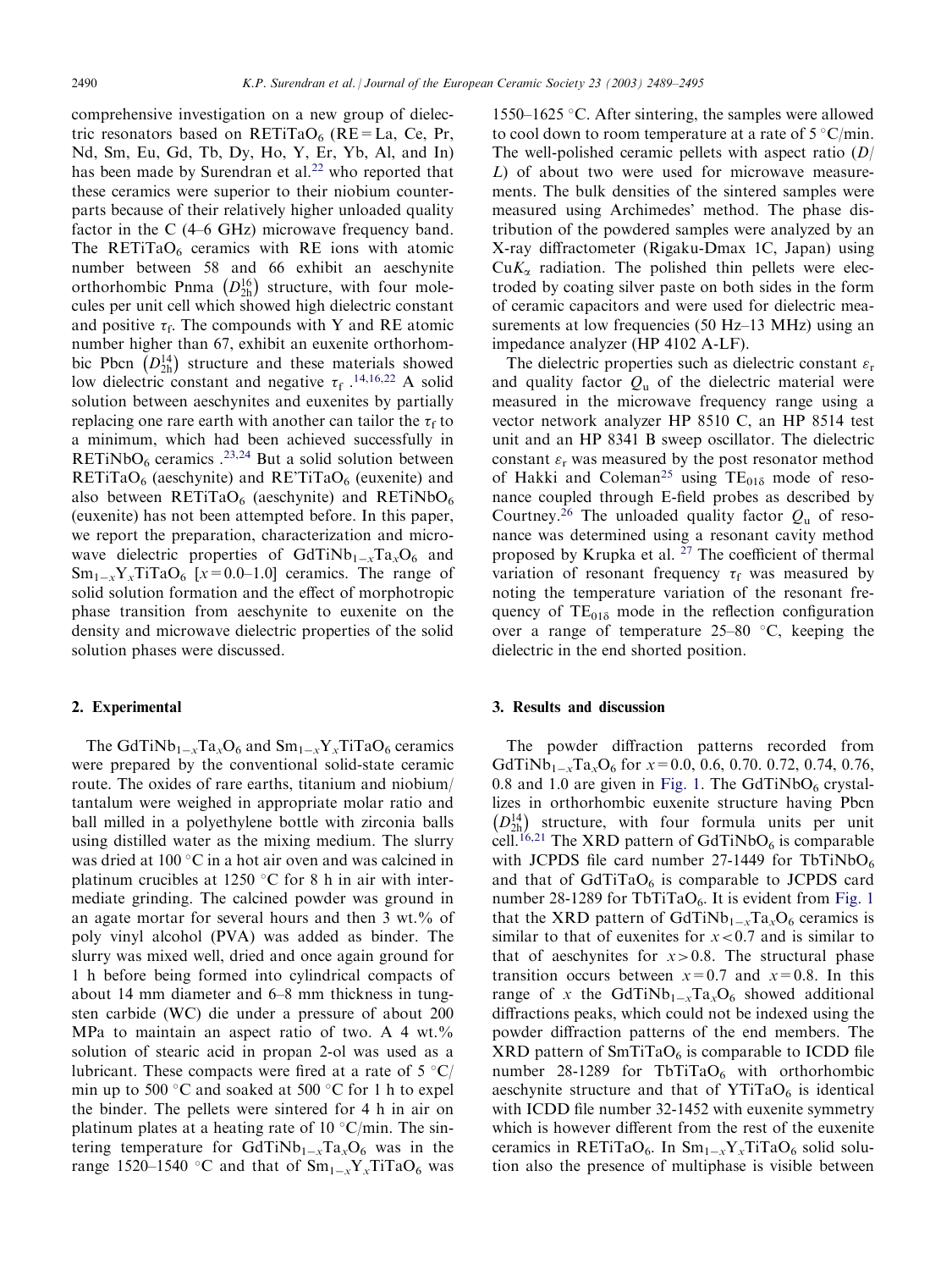<span id="page-2-0"></span>

Fig. 1. Powder diffraction pattern of GdTiNb<sub>1-x</sub>Ta<sub>x</sub>O<sub>6</sub> for  $x=0.0$ , 0.7,0.72,0.74,0.76,0.78,0.8 and 1.0.



Fig. 2. Powder diffraction pattern of  $\text{Sm}_{1-x}\text{Y}_{x}\text{TiTaO}_6$  for  $x=0.0, 0.7$ , 0.72,0.74,0.76,0.78,0.8 and 1.0.

 $x=0.7$  and 0.8 (see Fig. 2). For  $x < 0.7$ , the crystal structure is aeschynite and for  $x > 0.8$  euxenite structure prevails.

The variation of bulk density of  $GdTiNb_{1-x}Ta_xO_6$ and  $Sm_{1-x}Y_xTiTaO_6$  [ $x=0.0-1.0$ ] as a function of x is given in Fig. 3. The theoretical density<sup>[21](#page-5-0)</sup> of GdTiNbO<sub>6</sub> is 6.26 g/cm<sup>3</sup> while that of GdTiTaO<sub>6</sub> is 7.47 g/cm<sup>3</sup>. Hence in the solid solution  $GdTiNb_{1-x}Ta_xO_6$  the bulk density increase with  $x$  as tantalum replaces niobium ion except near the phase transition region  $(x=0.75)$ where they showed poor densification. Increasing the sintering temperature resulted in the melting of the samples. In aeschynites the rare earth ion lie in closely connected chains whereas in euxenite they lie on densely packed parallel planes.[17](#page-5-0) Similar poor densification behaviour near the aeschynite to euxenite phase transi-tion was observed<sup>[24](#page-5-0)</sup> in  $[RE_{1-x}RE'x]$  TiNbO<sub>6</sub>  $[RE=Pr,$ Nd, Sm;  $RE' = Gd$ , Dy, Y] ceramics. The theoretical density<sup>[22](#page-5-0)</sup> of SmTiTaO<sub>6</sub> is 7.29 g/cm<sup>3</sup> while that of YTi-TaO<sub>6</sub> is 6.38 g/cm<sup>3</sup>. In  $\text{Sm}_{1-x}\text{Y}_{x}\text{T}$  it aO<sub>6</sub> the density decreases with  $x$  because of the substitution of a lighter rare earth ion. In  $Sm_{1-x}Y_xTiTaO_6$  solid solution the bulk density drops at about  $x=0.73$  where the symmetry changes.

The dielectric constant of  $GdTiNbO<sub>6</sub>$  is 20 (at 6.27 GHz) while that of GdTiTaO $_6$  is 38 (at 5.21 GHz). The measured dielectric constants were corrected for porosity.[28](#page-6-0) The variation of the dielectric constant of the solid solution phases with  $x$  is plotted in [Fig. 4](#page-3-0). The solid solution phases of GdTiNb<sub>1-x</sub>Ta<sub>x</sub>O<sub>6</sub> is expected to have

dielectric constant values in between 20 and 38. With the substitution of  $Ta^{5+}$  at the Nb<sup>5+</sup> the dielectric constant increases from 20 to 24. This is expected since the ionic polarisability of  $Nb^{5+}$  (=3.97) is less than that of  $Ta^{5+}$  ion  $(=4.73)^{29}$  and the intrinsic dielectric constant of a material depends on the total ionic polarisability and unit cell volume of the constituent ions according to Claussius–Massotti equation.<sup>30</sup> Again for  $x > 0.8$  the dielectric constant increases from 37 to 38. The dielectric constant varies abruptly for values of  $x$  between 0.7 and 0.8. The volume of the unit cell calculated using the



Fig. 3. Variation of bulk density of the solid solution phases with composition x.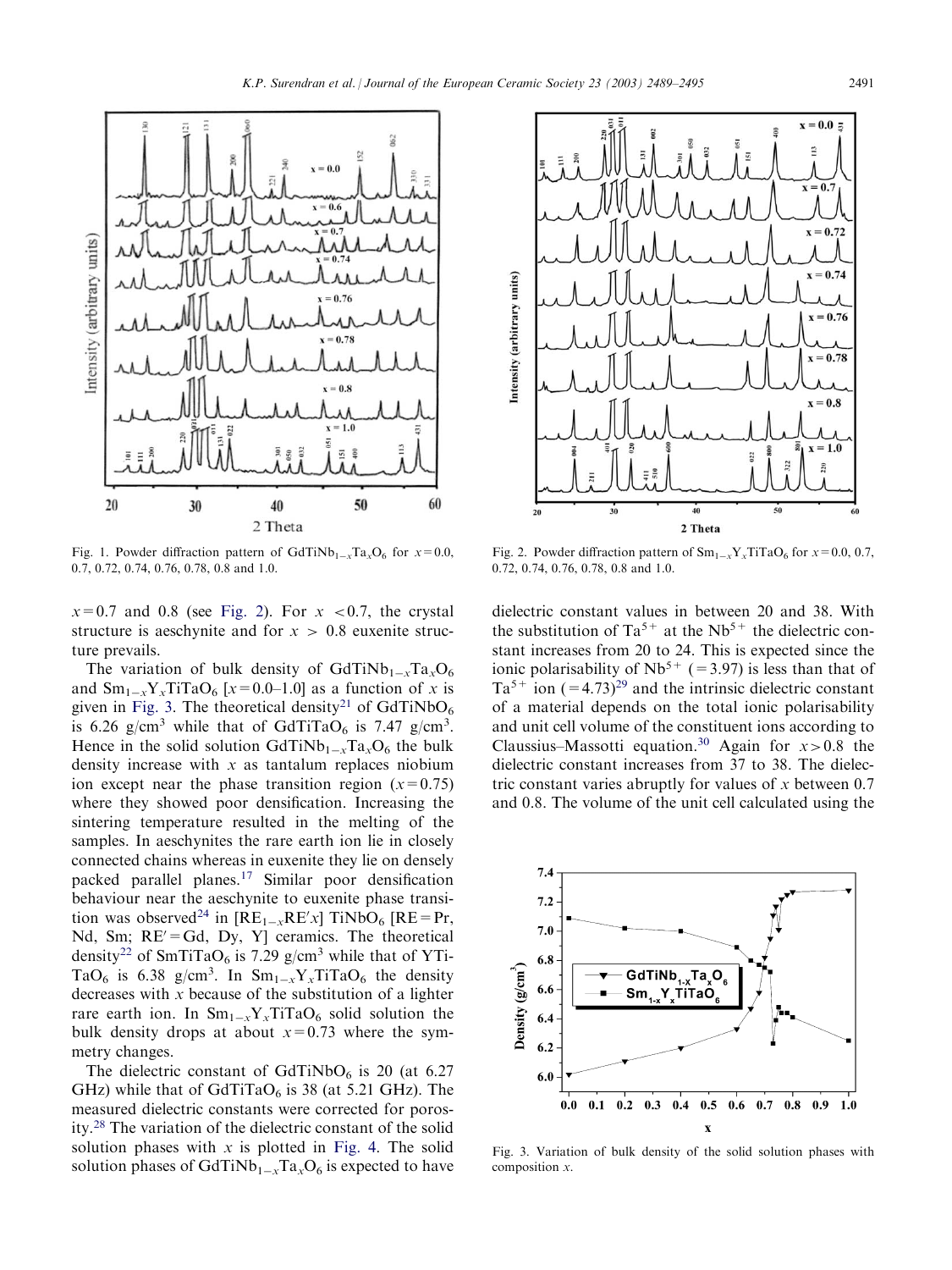<span id="page-3-0"></span>

Fig. 4. Variation of dielectric constant of the solid solution phases with composition  $x$ .

powder diffraction data recorded from GdTiNb<sub>1-x</sub>  $Ta_xO_6$  and  $Sm_{1-x}Y_xTiTaO_6$  ceramics within the limits of experimental error is plotted against  $x$  in Fig. 5. The dielectric ceramic  $GdTiNb<sub>0.25</sub>Ta<sub>0.75</sub>O<sub>6</sub>$  could not be characterized by microwave method due to the very large dielectric loss factor (no resonance). Hence the solid solution compositions for  $x=0.74$ , 0.75 and 0.76 in GdTiNb<sub>1-x</sub>Ta<sub>x</sub>O<sub>6</sub> were characterized in the low frequency region (50 Hz–13 MHz) using an impedance analyzer. The dielectric constant of  $GdTiNb<sub>0.25</sub>Ta<sub>0.75</sub>O<sub>6</sub>$ ceramic was measured as 30.5 at 13 MHz (see Fig. 6). It is also evident that the dielectric loss factor for this ceramic is unusually high where the atoms are believed to be in a state of reorientation for a first order phase transformation from aeschynite to euxenite structure. The dielectric constant of  $SmTiTaO<sub>6</sub>$  is 42 (at 5.16 GHz) and that of YTiTaO $_6$  is 21 (at 6.23 GHz). The variation of dielectric of dielectric constant of  $Sm_{1-x}Y_{x}TiTaO_6$  as a function of  $\times$  is given in Fig. 4. The dielectric constant varies linearly up to  $x=0.7$  and then again beyond



Fig. 5. Variation of unit cell volume of the solid solution phases in GdTiNb<sub>1-x</sub>Ta<sub>x</sub>O<sub>6</sub> and Sm<sub>1-x</sub>Y<sub>x</sub>TiTaO<sub>6</sub> [x=0.0 – 1. 0] ceramics.



Fig. 6. Variation of the loss tangent and dielectric constant (inset) for  $x=0.74$ , 0.75 and 0.76 in GdTiNb<sub>1-x</sub>Ta<sub>x</sub>O<sub>6</sub> in the radio frequency range (10<sup>2</sup>-1.3  $\times$  10<sup>7</sup> Hz).

 $x=0.8$ . The resonance vanishes for  $x=0.73$  in  $Sm_{1-x}Y_xTiTaO_6$  whose dielectric constant was measured as 29.9 at 13 MHz (see Fig. 7). The abnormal variation of the dielectric constant and dielectric loss factor for  $x=0.75$  in GdTiNb<sub>1-x</sub>Ta<sub>x</sub>O<sub>6</sub> and  $x=0.73$  in  $Sm_{1-x}$  Y<sub>x</sub>TiTaO<sub>6</sub> with frequency is attributed to poor densification and the fact that the atoms are in a state of reorienation to form the new structure.

The variation of the temperature coefficient of resonant frequency  $\tau_f$  with composition x is given in [Fig. 8](#page-4-0). In GdTiNb<sub>1-x</sub>Ta<sub>x</sub>O<sub>6</sub> the value of  $\tau_f$  is -3 for  $x=0.74$ and  $\tau_f$  is + 2.6 for x = 0.76. A simple interpolation of the  $\tau_f$  curve between  $x=0.74$  and 0.76 showed that  $\tau_f$  is near to zero for composition  $x=0.75$ . But it was not possible to measure it owing to the poor resonance in this region. Similarly in  $Sm_{1-x}Y_xTiTaO_6$  ceramics it can be seen that  $\tau_f$  is +2.6 for  $x=0.72$  and -2 for  $x=0.74$ . The temperature coefficient approaches zero value for  $x=0.73$ . Thus it is expected that the resonant frequency is invariant with temperature for solid solution compo-



Fig. 7. Variation of the loss tangent and dielectric constant (inset) for  $x=0.72$ , 0.73 and 0.74 in  $Sm_{1-x}Y_xTiTaO_6$  in the radio frequency range (10<sup>2</sup>-1.3  $\times$  10<sup>7</sup> Hz).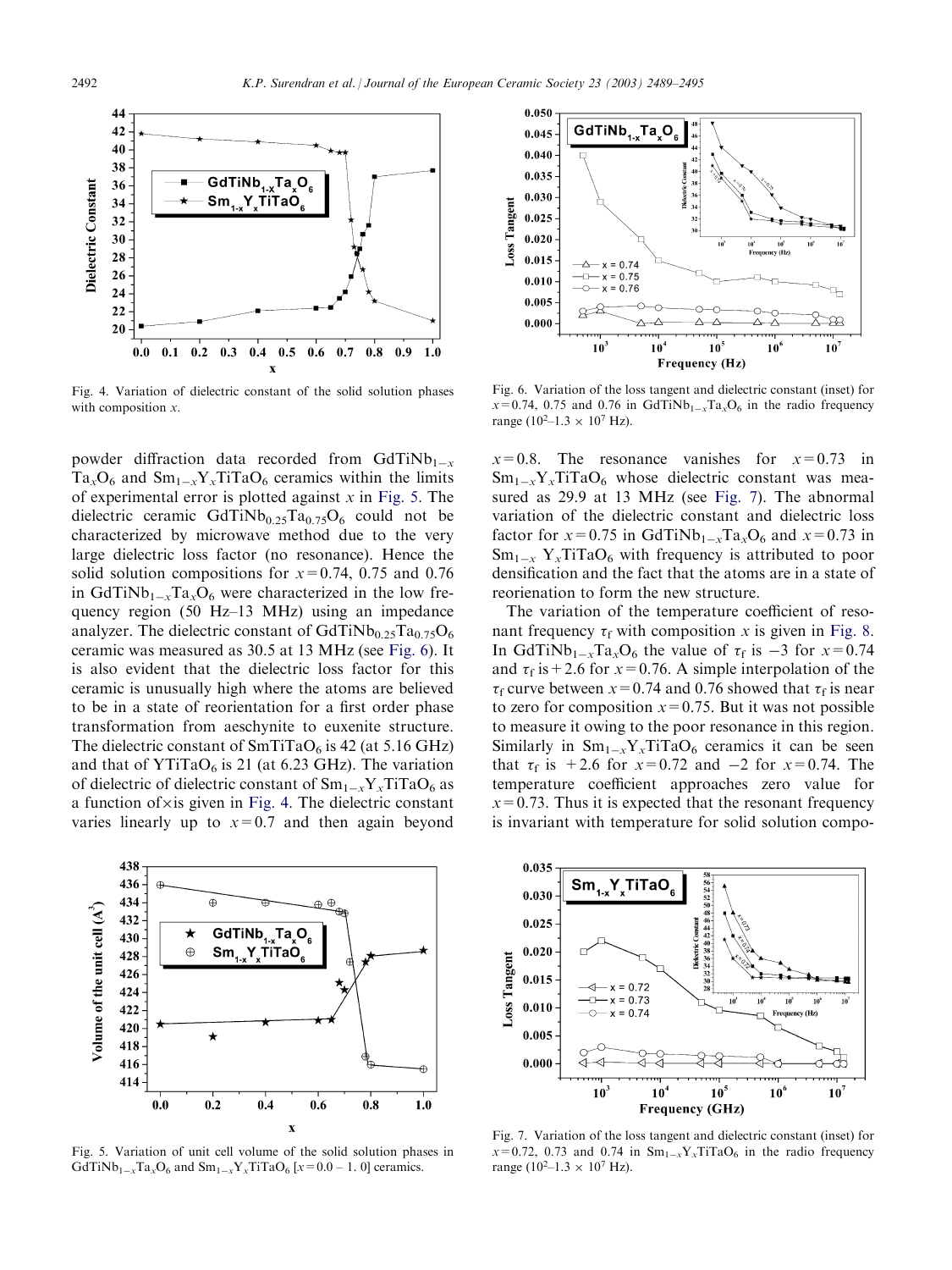<span id="page-4-0"></span>

Fig. 8. Variation of the temperature coefficient of resonant frequency  $\tau_f$  with composition x.

sitions  $GdTiNb<sub>0.25</sub>Ta<sub>0.75</sub>O<sub>6</sub>$  and  $Sm<sub>0.27</sub>Y<sub>0.73</sub>TiTaO<sub>6</sub>$  but it was not possible to measure their dielectric properties due to the high loss factor for these compositions.

The unloaded quality factor of these ceramics is plotted in Fig. 9 as a function of x. In GdTiNb<sub>1-x-</sub>  $Ta_xO_6$  solid solution the  $Q_u$ xf of the end members are around 13,000 except near the transition region. In  $Sm_{1-x}Y_xTiTaO_6$  ceramics the quality factor increases with increase in  $x$  except near the phase transition region. The very low  $Q$  factor near the phase transition region is attributed to the fact that the ceramics are porous (difficult to densify) and the atoms are in a state of re-orientation to form the new structure. A similar drop in quality factor near the aeschynite to euxenite morpotropic phase transition  $23-24$  $23-24$  $23-24$  transition region was observed by Surendran et al. on  $RE_{1-x}RE'_{x}TiNbO_{6}$  $(RE = Pr, Nd, Sm; RE' = Gd, Dy, Y)$  ceramics.

It is interesting to note that the abrupt change in the microwave dielectric properties depend up on the average ionic radius of the rare earth ions in  $Sm_{1-x}Y_x$  $TiTaO<sub>6</sub>$  ceramics. The average ionic radii<sup>[31](#page-6-0)</sup> of the solid



Fig. 9. Variation of the unloaded quality factor  $(Q_u)$  with composition x.



Fig. 10. Variation of bulk density and unloaded quality factor with average ionic radius of rare earths in  $Sm_{1-x}Y_xTiTaO_6$ .



Fig. 11. Variation of  $\tau_f$  and  $\varepsilon_r$  with average ionic radius of rare earths in  $Sm_{1-x} Y_x TiTaO_6$ .

solution phases are plotted against bulk density and unloaded quality factor (see Fig. 10). It is evident that the bulk density and quality factor reaches the minimum value when average rare earth ionic radius  $(IR)$  is 0.915 A. Moreover it is clear from Fig. 11 that  $\tau_f$  approaches zero value when the average rare earth ionic radius approaches 0.915 A. Hence  $Sm_{1-x}Y_xTiTaO_6$  ceramics will have aeschynite phase with positive  $\tau_f$  when IR > 0.915 Å and vise versa. These results are in good agreement with the detailed investigation on the microwave dielectric properties of RETiTaO<sub>6</sub> made before which predicted that  $\tau_f$  is mini-mum <sup>[22](#page-5-0)</sup> when ionic radius of the rare earth is between 0.91Å (for DyTiTaO<sub>6</sub>) and 0.92 Å (for HoTiTaO<sub>6</sub>) and the border line of the aeschynite-euxenite phase transition lies for 0.91  $\AA$  <IR <0.92  $\AA$ . In other words the microwave dielectric properties of  $RE_{1-x}RE'_{x}TiTaO_6$ ceramics can be tailored by suitably adjusting the average ionic radius of the rare earth ions which is similar to the observations made on  $RE_{1-x} RE'_{x} TiNbO_{6}$  where the morphotropic phase transition occurs when  $IR = 0.945 \text{ Å}.$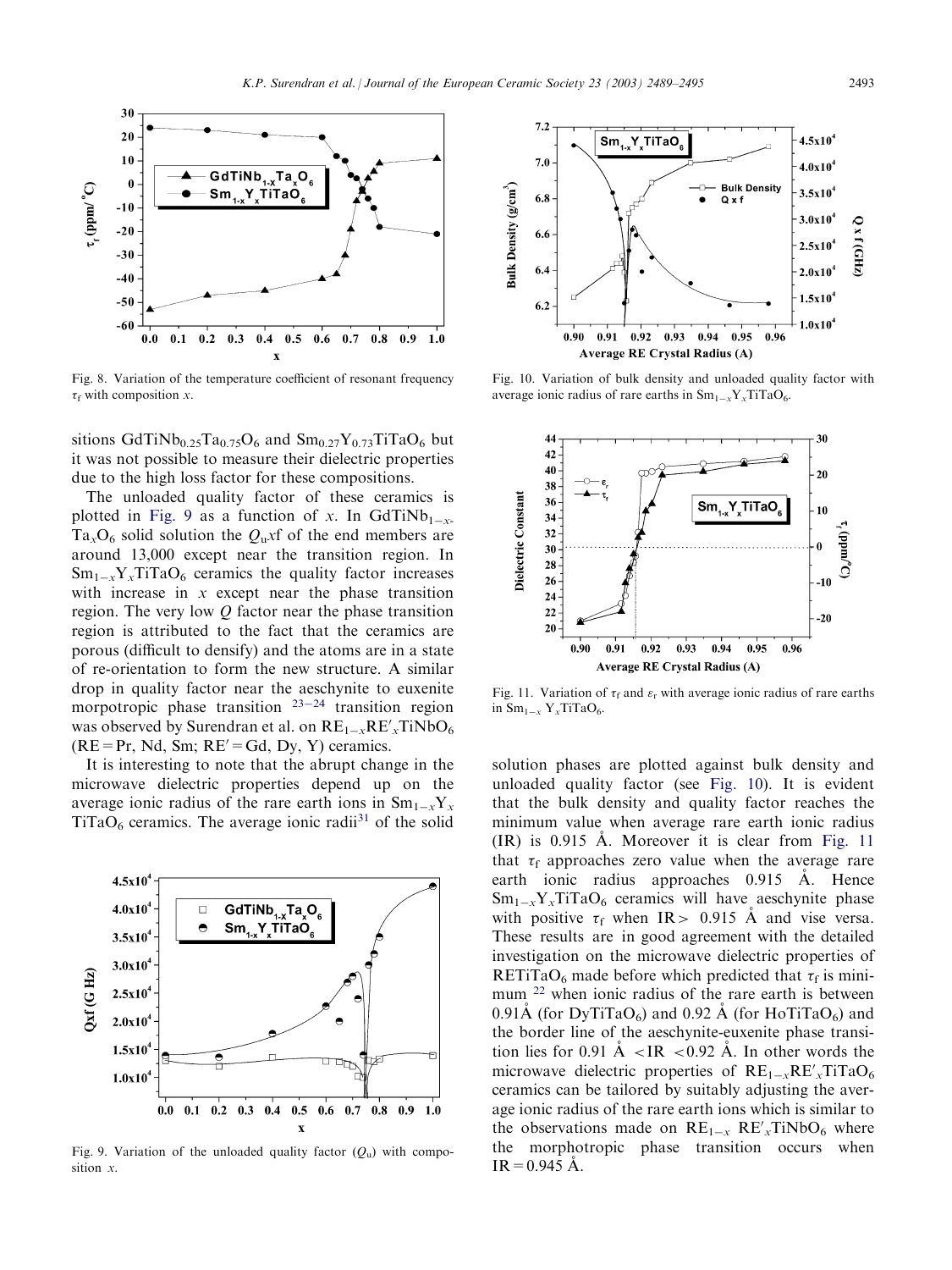## <span id="page-5-0"></span>4. Conclusion

Microwave dielectric ceramics based on  $GdTiNb<sub>1-x</sub>Ta<sub>x</sub>O<sub>6</sub>$  and  $Sm<sub>1-x</sub>Y<sub>x</sub>TiTaO<sub>6</sub>$  [ $x=0.0-1.0$ ] was prepared for different values of  $\times$  using the mixed oxide route and their dielectric properties were characterized in the microwave frequency region. The dielectric properties vary linearly as function of  $\times$  until a phase transition from aeschynite to euxenite occurs. The microwave dielectric properties vary abruptly near the morphotropic phase transition, which is contributed by the relative proportions of the two coexisting phases in the two-phase region. The bulk density attains minimum value for  $x=0.75$  in GdTiNb<sub>1-x</sub>Ta<sub>x</sub>O<sub>6</sub> and  $x=0.73$  in Sm<sub>1-x</sub> Y<sub>x</sub>TiTaO<sub>6</sub> where the  $\tau_f$  changes sign. The dielectric loss factor for these solid solution compositions is unusually higher which is confirmed by the measurements at the low frequency region. The range of solid solubility of aeschynite in euxenite and vise versa depends on the average ionic radius of the rare earth ion in  $RE_{1-x}RE'_xTiTaO_6$  ceramics. If the average ionic radius of the rare earths in  $RE_{1-x}RE'_{x}TiTaO_6$  is less than  $0.915$  Å then the structure is euxenite with negative  $\tau_f$  and when it is greater than 0.915 Å then  $\tau_f$  is positive with aeschynite structure. The results indicate the possibility of developing a near zero  $\tau_f$  material in the solid solution  $RE_{1-x}RE'_xTiTaO_6$  by adjusting the average ionic radius of rare earth to be about  $0.915 \text{ Å}$ .

#### Acknowledgements

The authors are grateful to Defense Research Development Organization, New Delhi for financial assistance to carry out this research work. The authors are thankful to Mr. K. V. O. Nair for recording XRD patterns.

#### References

- 1. Wakino, K., Miniaturization techniques of microwave components for mobile communication systems-using low loss dielectrics. Ferrolectrics Review, 2000, 2, 1-40.
- 2. Masse, D. J., Purcel, R. A., Ready, D. W., Maguire, E. A. and Hartwig, C. P., New low loss high K temperature compensated dielectrics for microwave applications. Proc. IEEE, 1971, 59(11), 1628–1629.
- 3. Plourde, J. K., Linn, D. F., O'bryan, H. M. Jr. and Thomas Jr., J., Ba<sub>2</sub>Ti<sub>9</sub>O<sub>20</sub> as a microwave dielectric resonator. J. Am. Ceram. Soc., 1975, **58**, 418-420.
- 4. Sebastian, M. T., New low loss microwave dielectric ceramics in the BaO-TiO<sub>2</sub>-Nb<sub>2</sub>O<sub>5</sub>/Ta<sub>2</sub>O<sub>5</sub> system. *J. Mater. Sci.: Mater. Elec*tron., 1999, 10, 475-478.
- 5. Wolfram, G. and Gobel, E., Existence range, structural and dielectric properties of  $Zr<sub>x</sub>Ti<sub>y</sub>Sn<sub>z</sub>O<sub>4</sub>$  ceramics  $[x+y+z=1]$ . Mater, Res. Bull., 1981, 16, 1455-1463.
- 6. Freer, R., Microwave dielectric ceramics-an overview. Silicates Industries,1993, 9-10,191–197.
- 7. Tamura,H.,Konoike,T. and Wakino,K.,Improved high Q dielectric resonators with complex perovskite structure. J. Am. Ceram. Soc., 1984, 67(C), 59-61.
- 8. Sreemoolanathan, H., Ratheesh, R., Sebastian, M. T. and Mohanan, P.,  $Ba(Tb_{1/2} Nb_{1/2})O_3$ : a new ceramic microwave dielectric resonator. Mater. Lett., 1997, 33, 161-165.
- 9. Seifert, H. and Beck, B., The metamiet minerals of the euxenite group. Fortschr. Minerol., 1961, 39, 36-39.
- 10. Chang, P.-S., Dimorphs and isomorphs in the CeNbTiO<sub>6</sub>-YNb-TiO<sub>6</sub>. Sci. Sinica., 1963, 12, 2337–2343.
- 11. Komkov, I., Polymorphism of the compound  $RTiNbO<sub>6</sub>$  type. Dokl. Acad. Nauk. SSSR,1963, 148,1182–1183.
- 12. Aleksandrov, V. B., (title in Russian) Dokl. Akad. Nauk. SSSR, 1963, 142,181–184.
- 13. Blasse, G., New compounds of the  $AB_2O_6$  type. J. Inorg. Nucl. Chem.,1966, 28,1122–1124.
- 14. Kazantsev, V. V., Krylov, E. I., Borisov, A. K. and Chupin, A. I., Conditions of formation of double tantalates of rare-earth elements with titanium,  $LnTiTaO<sub>6</sub>$ . *J. Inorg. Chem.*, 1974, **19**, 506– 507.
- 15. Holcombe, C. E., Ternary tantalate compositions. J. Mater. Sci. Lett., 1979, 14, 2255-2260.
- 16. Solomon,S., Synthesis Characterization and Properties of Some Rare Earth Based Ceramic Dielectric Resonators. PhD thesis, University of Kerala,1999.
- 17. Qi, X., Illingworth, R., Gallenger, H. G., Han, T. P. J. and Henderson, B., Potential laser gain media with stoichiometric formula RETiNbO<sub>6</sub>. *J. Crystal Growth*, 1996, 160, 111-118.
- 18. Qi, X., Han, T. P. J., Gallenger, H. G., Henderson, B., Illingworth, R. and Ruddock, I. S., Optical spectroscopy of  $PrTiNbO<sub>6</sub>$ , NdTiNbO<sub>6</sub> and ErTiNbO<sub>6</sub>. J. Phys. Condens. Matter, 1996, 8, 4837–4845.
- 19. Qi, X., Han, T. P. J., Gallenger, H. G. and Henderson, B., Energy upconversion process in  $Er^{3+}$  and  $Nd^{3+}$  doped RETiNbO<sub>6</sub> crystals. Opt. Commmun., 1997, 140, 65-69.
- 20. Qi, X., Gallenger, H. G., Han, T. P. J. and Henderson, B., Modified Czochralski growth and characterization of RETiTaO<sub>6</sub> crystals. J. Crystal Growth,1997, 180,73–80.
- 21. Sebastian, M. T., Solomon, S. and Ratheesh, R., Preparation, characterization and microwave properties of  $RETiNbO<sub>6</sub>$  $(RE=Ce, Pr, Nd, Sm, Eu, Gd, Tb, Dy, Y, and Yb) dielectric$ ceramics. J. Am. Ceram. Soc.,2001, 84,1487–1489.
- 22. Surendran, K. P., Solomon, S., Varma, M. R., Mohanan, P. and Sebastian, M. T., Microwave dielectric properties of  $RETiTaO<sub>6</sub>$   $[RE = La, Ce, Pr, Nd, Sm, Eu, Gd, Tb, Dy, Ho,$ Y, Er, Yb, Al and In] ceramics. J. Mater. Res., 2002, 17, 2561–2566.
- 23. Solomon, S., Kumar, M., Surendran, K. P., Sebastian, M. T. and Mohanan, P., Synthesis, characterization and properties of  $[RE_{1-x}RE'_x]TiNbO_6$  dielectric ceramics. *Mat. Chem. Phys.*, 2001, 67,291–293.
- 24. Surendran, K. P., Solomon, S., Varma, M. R., Mohanan, P. and Sebastian, M. T., Microwave dielectric properties of  $[RE_{1-x}RE'_{x}]TiNbO_6$   $[RE=Pr, Nd, Sm; RE'=Gd, Dy, Y]$  ceramics. J. Am. Ceram. Soc. (in press).
- 25. Hakki,B. W. and Coleman,P. D.,A dielectric resonator method of measuring inductive capacities in the millimeter range. IEEE Trans. Microw. Theory Technol., MTT-8, 1970, 402–410.
- 26. Courtney, W. E., Analysis and evaluation of a method of measuring the complex permittivity and permeability of microwave insulators. IEEE Trans. Microw. Theory Technol., 1970, MTT-18, 476–485.
- 27. Krupka, J., Derzakowski, K., Riddle, B. and Jarvis, J. B., A dielectric resonator for measurements of complex permittivity of low loss dielectric materials as function of temperature. Meas. Sci. Technol.,1998, 9,1751–1756.